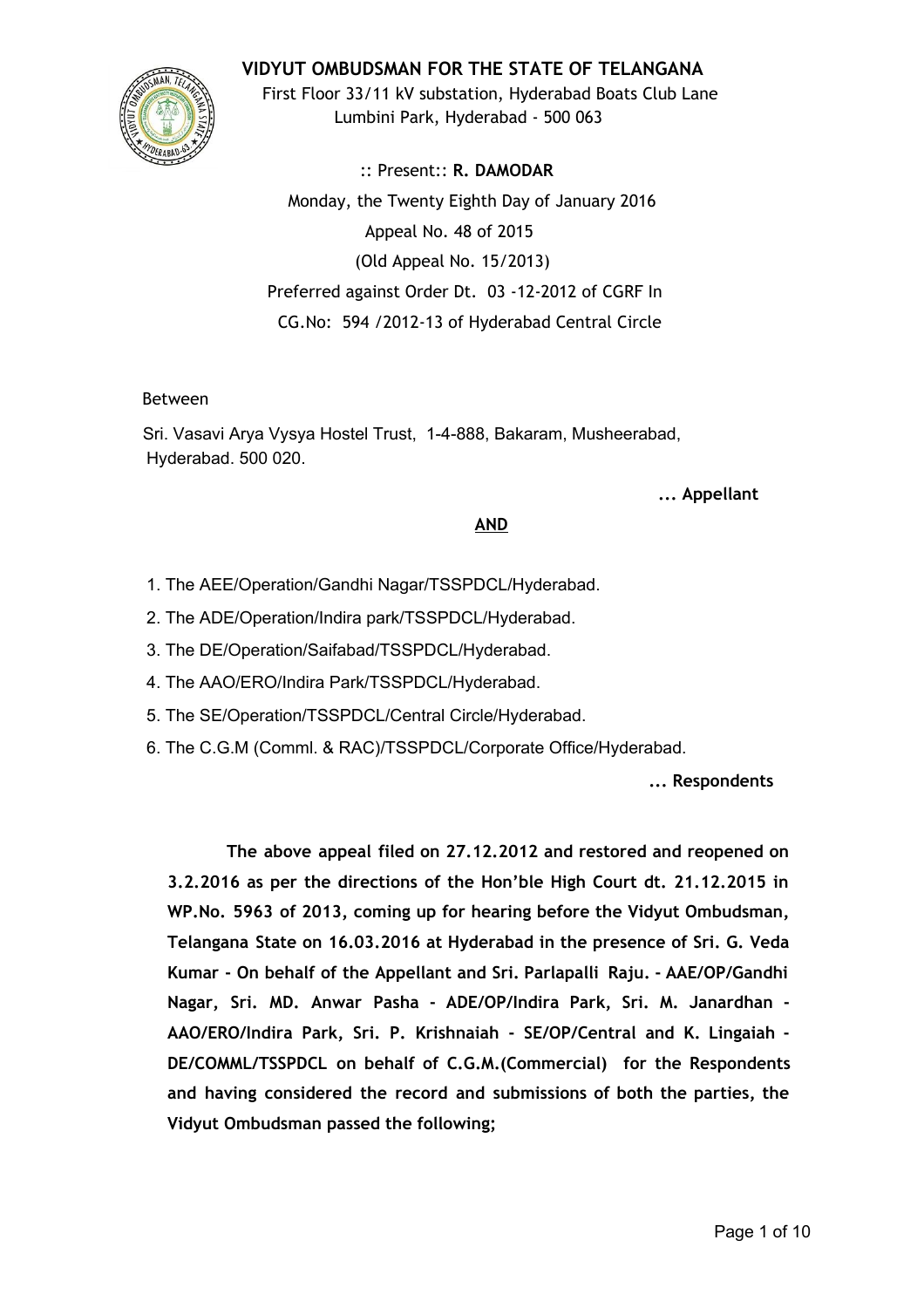#### **AWARD**

This Appeal has been restored to file and reopened as per the orders dt. 21.12.2015 of the Hon'ble High Court in W.P.No. 5963 of 2013 and taken up for disposal.

2. The Appellant claimed that it is a registered trust, a service institution running on no profit basis and therefore, the trust falls under the Category VII mentioned in the Tariff Order issued by the APERC. The Appellant has SC No. F4032874 under Category VII and claimed that it is a recognised charitable institution. It is claimed that the AAO/ERO/VII by letters dt.18.4.2012 and 3.5.2012 informed the Appellant that its Service Connection shall be billed under Category II as per the Tariff Order 2011‐12 w.e.f. May,2011 and demanded payment of Rs 12,59,000/‐ representing the back billing amount. The AAO further informed the Appellant that since the connected load of the Appellant was 56 KW, as per the Tariff Orders, the service connection has to be billed under HT with additional 3% energy charges towards line losses as per Tariff Order 2012‐13. The AAO failed to consider the request of the Appellant to continue the billing under Category VII, quoting the letter dt.2.7.2012 of the 6th respondent CGM/COMMERCIAL.

3. The Appellant claimed that it is a charitable trust running a hostel for the poor and needy students of the state pursuing their studies in Hyderabad accommodating 360 students in 120 rooms and that the trust secured exemption from the Income Tax department under Sec 80G and that it is being maintained with the help of donors all over the country.

4. Before the CGRF, the Appellant claimed that it is a public charitable trust, for considering the billing under LT Category VII. The Respondent No.3 DEE/OP/Saifabad claimed that as per the Tariff Orders FY 2012‐13, the student hostels run by Government Agencies only are covered under the LT Category VII A and the Appellant hostel does not come under LT Category VII. There is a memo dt.24.3.2012 from CGM/Commercial that all existing LT Category VII services of student hostels run by charitable institutions or societies should be converted from LT category VII to LT Category II(mentioned in the impugned orders).

5. The CGRF observed that as per the Tariff Orders, LT Category VII is applicable to the educational institutions run by charitable institutions(public charitable trusts and societies registered under the Societies Registration Act running educational and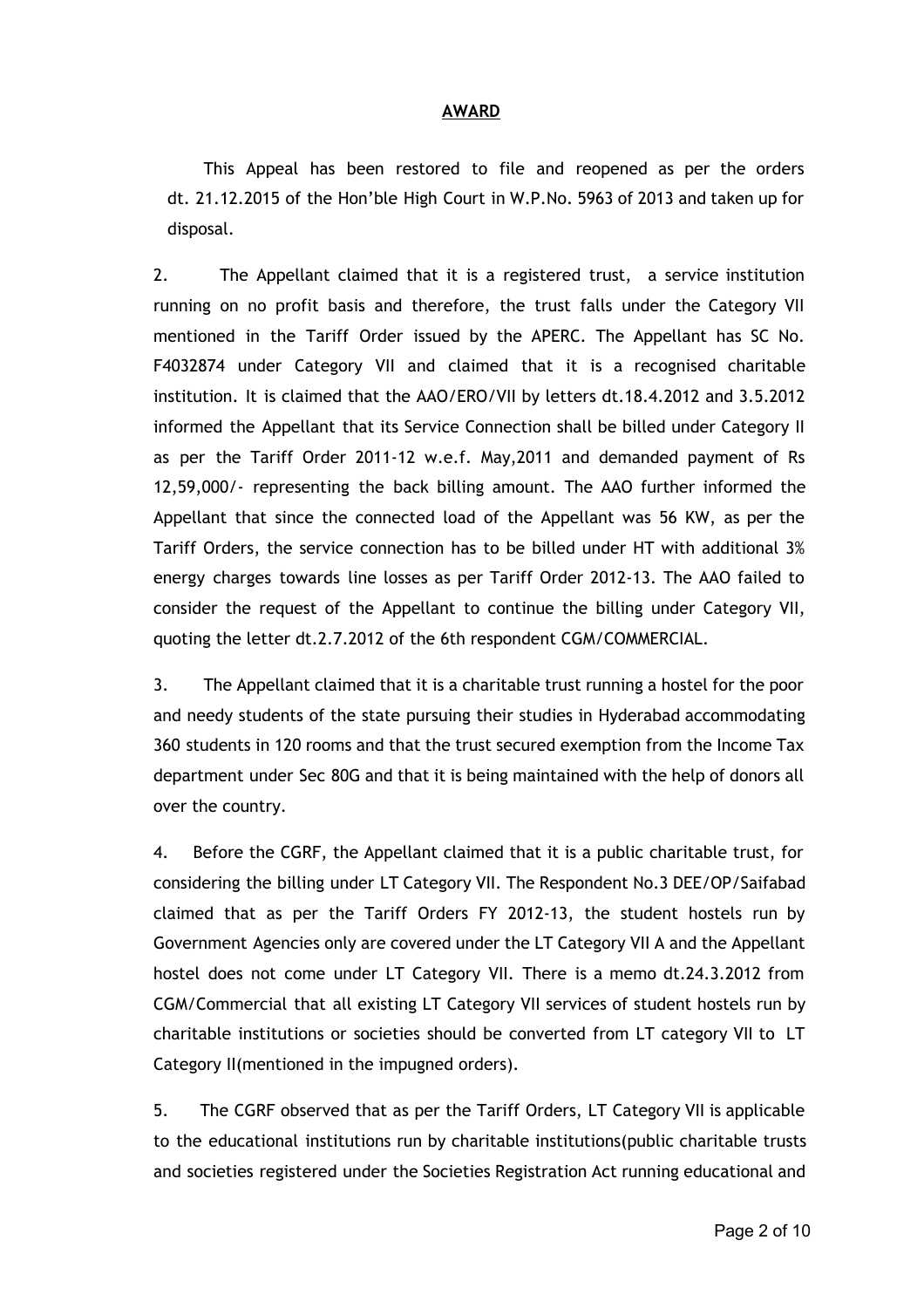medical institutions running on no profit basis). The CGRF further observed that the Appellant is running a hostel, but not any educational or medical institutions. Further, the CGRF observed that only hostels run by the Government agencies are eligible to be billed under LT Category VII. By observing that as per Clause 213.1.7.1 of Tariff Order FY 2012‐13, the billing under LT Category VII (A) would be applicable to the government educational institutions and student hostels run by Government agencies, charitable instituitons i.e public charitable tursts and socities registered under the Socities Registration Act running educational and medical institutions on a no profit basis and that the hostel being run by the Appellant cannot be considered, in view of the fact that the Appellant has been collecting fees under vaious heads like accomodation fee, late fee, computer usage charge and Registration fee etc, opining that the collection of fee makes the activity as commercial in nature in terms of Tariff Orders and the service does not fall under the category of the Charitable institution, rejected the request of the Appellant to change its category from LT II to LT VII through the impugned orders.

6. Aggrieved and not satisfied with the impugned orders, the Appellant preferred the present Appeal originally numbered as Appeal No. 15 of 2013. The file was renumbered as Appeal No. 48/2015 after it was transferred from the office of the Vidyut Ombudsman, Andhra Pradesh to this office. When it is found that the W.P.NO. 5963 of 2013 was pending resolution, the Appeal was closed on 21.5.2015. After disposal of the writ petition by orders dt.21.15.2015, the Appeal has been restored to file for disposal.

7. In this Appeal, the 5th Respondent filed a reply stating that as per Clause 3.4 of GTCS, action was taken by the 4th Respondent proposing change in the LT Category from VII to II. Later the Senior Audit Officer, Commercial Audit(power companies) through a letter dt.4.6.2011, while reviewing the orders of the ERO observed that as per the Tariff Orders, LT category VII(A) is applicable to the educational institutions run by public charitable institutions and that the Appellant being a private trust was placed under Category VII instead of Category II, which resulted in short billing of Rs 12,58,908/‐ from 01/2008 to 05/2011. The 5th respondent pleaded for dismissal of the Appeal also on the ground that notice was infact issued to the Appellant prior to change of the Category.

8. The 5th Respondent annexed a letter of the Senior Audit Officer dt.4.7.2011 regarding short billing amounting to Rs 12,58,898. Letters addressed by AAO/ERO 7 to the Appellant dt.16.7.2012 regarding shortfall amount and reclassification of the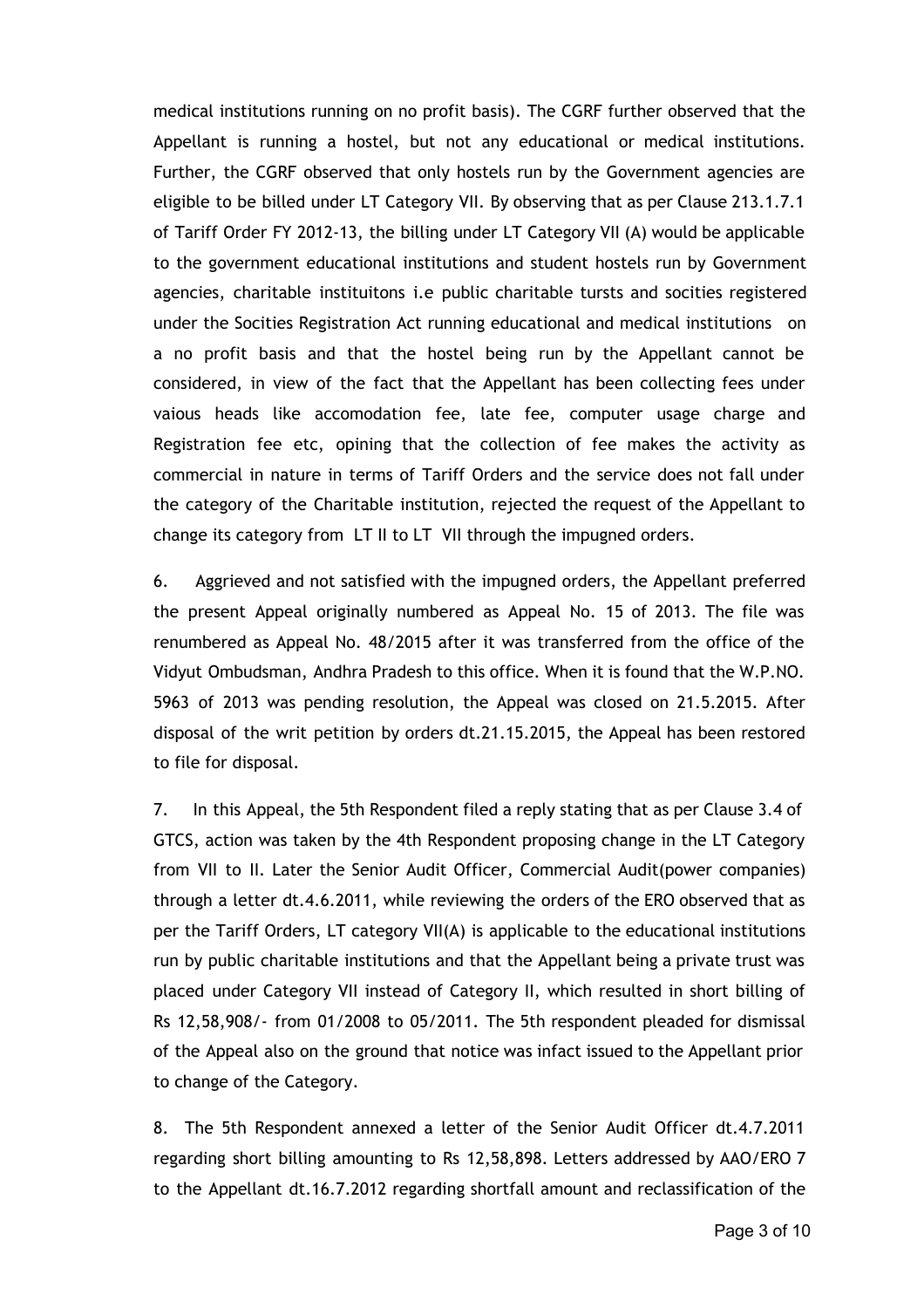consumer category, Memo dt. 24.3.2012 of CGM commercial stating that as per the retail supply Tariff Order 2011‐12, the Appellants service has to be billed under LT category II intended for non domestic/commercial entities, letter of CGM/Commercial dt.2.7.2012 addressed to the Appellant stating that LT category VII(A) is applicable only for student hostels run by Govt.Agencies, similar letter addressed to the Appellant dt.31.07.2012 along with copy of legal advice rendered by the standing counsel for CPDCL.

9. The Appellant submitted a reply to the counter reproducing the relevant entry of the Tariff Order 2011‐12. The entry regarding LT VII A general purpose is as follows:

"Applicable for supply of energy to places of worship like Churches, Temples, Mosques, Gurudwaras, Crematoriums, Government Educational Institutions and Student Hostels run by Government agencies, and Educational Institutions run by charitable Institutions (Public charitable trusts and societies registered under the Societies Registration Act running educational and medical institutions on a no profit basis), recognised service institutions and old age homes run by recognized service institutions.

10. The Appellant further reproduced the relevant entry regarding LT Category VII

A

of Tariff Order 2012‐13 which is as follows:

General purpose:

"Applicable for supply of energy to places of worship like Churches, Temples, Mosques, Gurudwaras, Crematoriums, Government Educational Institutions and Student Hostels run by Government agencies, Charitable Institutions i.e., Public charitable trusts and societies registered under the Societies Registration Act running educational and medical institutions on a no profit basis, recognized service institutions and registered old age homes.

11. The Appellant pointed out the change in the Tariff Order 2012 ‐13 showing removal of the words "and educational institutions run by" stating that an ambiguity has been removed allowing the concessional tariffs to educational institutions and hostels run by both Govt agencies and charitable institutions. The Appellant pleaded that the CGRF has failed to take note of the intention of the definition given in the Tariff Order regarding the applicability of the Tariff category VIIA to all recognised charitable institutions.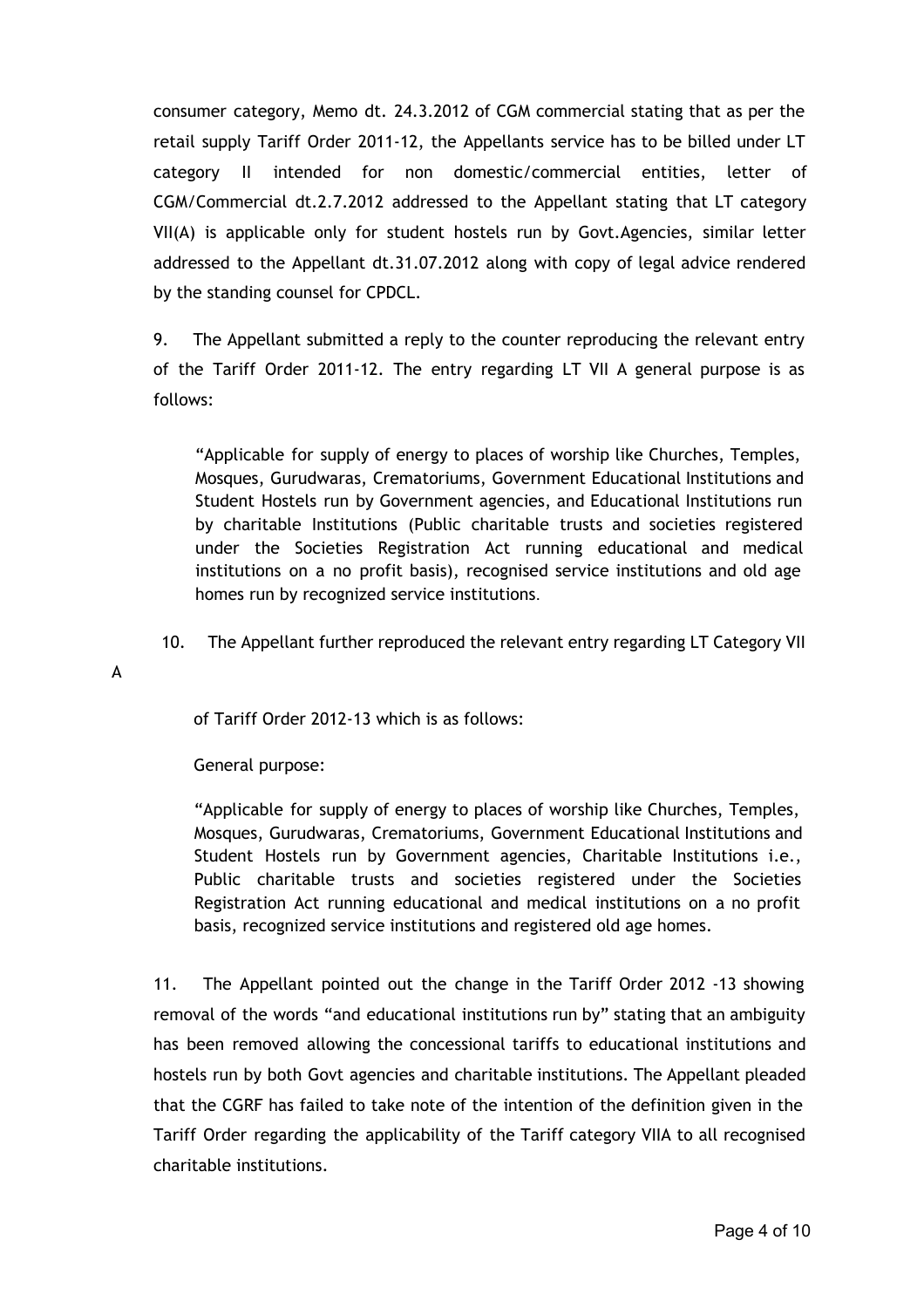12. The Appellant claimed that it has been collecting fees from the students for creating infrastructure like buildings, furniture,library with the help of donations collected and further in order to maintain the premises, nominal amounts are being collected from the students having the capacity to pay and these amounts are being used for the maintenance of the infrastructure. It is further stated that the payment of fee is not compulsory and waived based on the economic status of the students. The fee was waived for about 50 students out of total strength of 320 students during the FY 2015‐16 and the level of fee and intake of extremely poor students free of all charges are decided by the trustees. The Appellant contended that the CGRF has not considered these facts and that it has also not considered Clause 3.4.1 of GTCS which stipulates 3 months in case of domestic and agriculture and 6 months in case of others for revision of bills with retrospective effect(back billing). The Appellant lastly sought extension of electricity supply under the category VII.

13. The efforts at mediation have not succeeded, because of the respective stand of the parties. Hence the matter is being disposed of on merits.

## **Arguments heard.**

- 14. Based on the record, the following issues arise for determination:
- i. Whether the Appellant is entitled to electricity supply under LT category VII A and not under Category II?
- ii. Whether the back billing amount of Rs 12.59 Lakhs raised by the Senior Audit Officer is valid and legal?
- iii. Whether the impugned orders are ilable to be set aside?

#### **Issues 1 & 2**

15. The Appellant claimed that it is a public charitable institution running a hostel for the poor and needy students pursuing their studies in Hyderabad. It is exempted from the Income Tax under Section 80 G. It has been running the trust with the help of donors and accommodating about 360 students in 120 rooms. The Appellant claimed that it has to be considered for billing under LT category VII and not under LT Category II even as per the tariff Orders. The Respondents claimed that the Appellant does not come within the ambit of LT Category II on the ground that it is a registered public trust, though collecting fee from the students, it is also giving free accommodation to 50 poor students. The Appellant claimed that it is collecting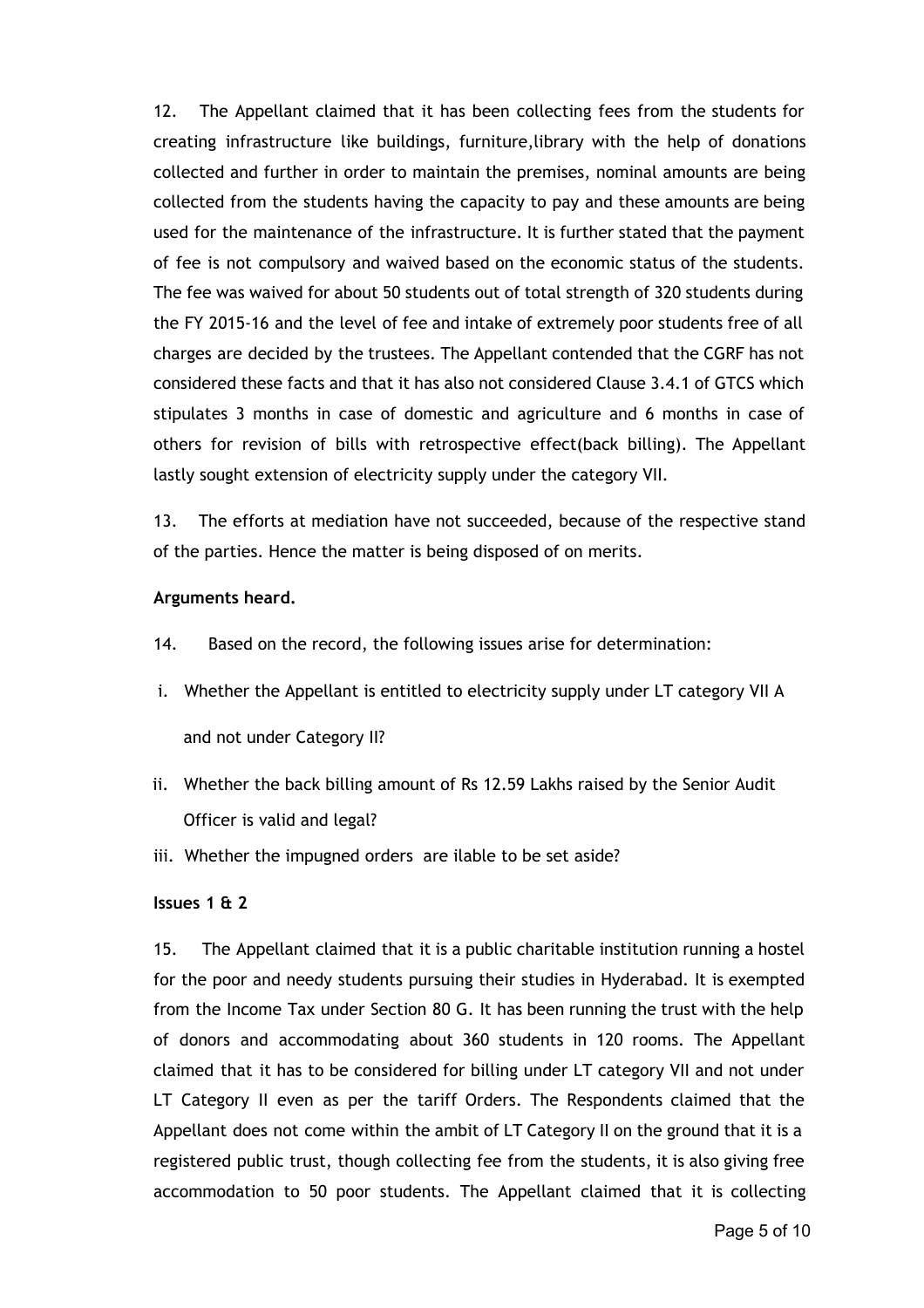nominal fee from the students for accommodation and boarding, to maintain staff and upkeep, apart from boarding expenses. The Appellant has been collecting only expenses in such a way that it does not incur any loss. The Respondents merely took into consideration the collection of fee and changed the Category from LT VII A to Category II. If the concessional fare is charged, whatever amount is saved could be used to help the poor students with accommodation and boarding.

16. The Respondents on the other hand claimed that as per the Tariff Orders, the service of the Appellant would not fall under the Category VII(A). For any trust to get this beneficial tariff, they claimed that it has to be run by the Government agency and it should not collect any fee and the services rendered by the trust or hostel to the students should be free of cost and only then, the beneficial tariff under Category VIIA can be extended to the Appellant. The Respondents claimed that once the Appellant trust collects fee, it would not be then a charitable trust.

17. In the Tariff Order FY 2011‐12 the hotels, hostels, choultries etc, educational institutions run by individuals, Non Governmental Organisations or private trusts and their student hostels are also placed under LT Category II and whereas, the student hostels run by government agencies, religious places like temples mosques, churches, government educational institutions and student hostels run by government agencies and educational institutions run by charitable institutions are placed under category VIIA.

18. The Tariff Order enumerates the charitable institutions (Public charitable trusts and societies registered under the Societies Registration Act running educational and medical institutions on a no profit basis), recognised service institutions and old age homes run by recognized service institutions. A perusal of Tariff Orders shows that a note is appended to HT Category II which ought to have been placed also under LT category VII under Clause 213.5.2 of Tariff Order FY 2012‐13, which is as follows:

Note:

In respect of Government controlled Auditoriums and Theatres run by public charitable institutions for purpose of propagation of art and culture which are not let out with a profit motive and in respect of other Public Charitable Institutions rendering totally free service to the general public the overall kVAh rate (including customer charges) may be limited to the tariff rates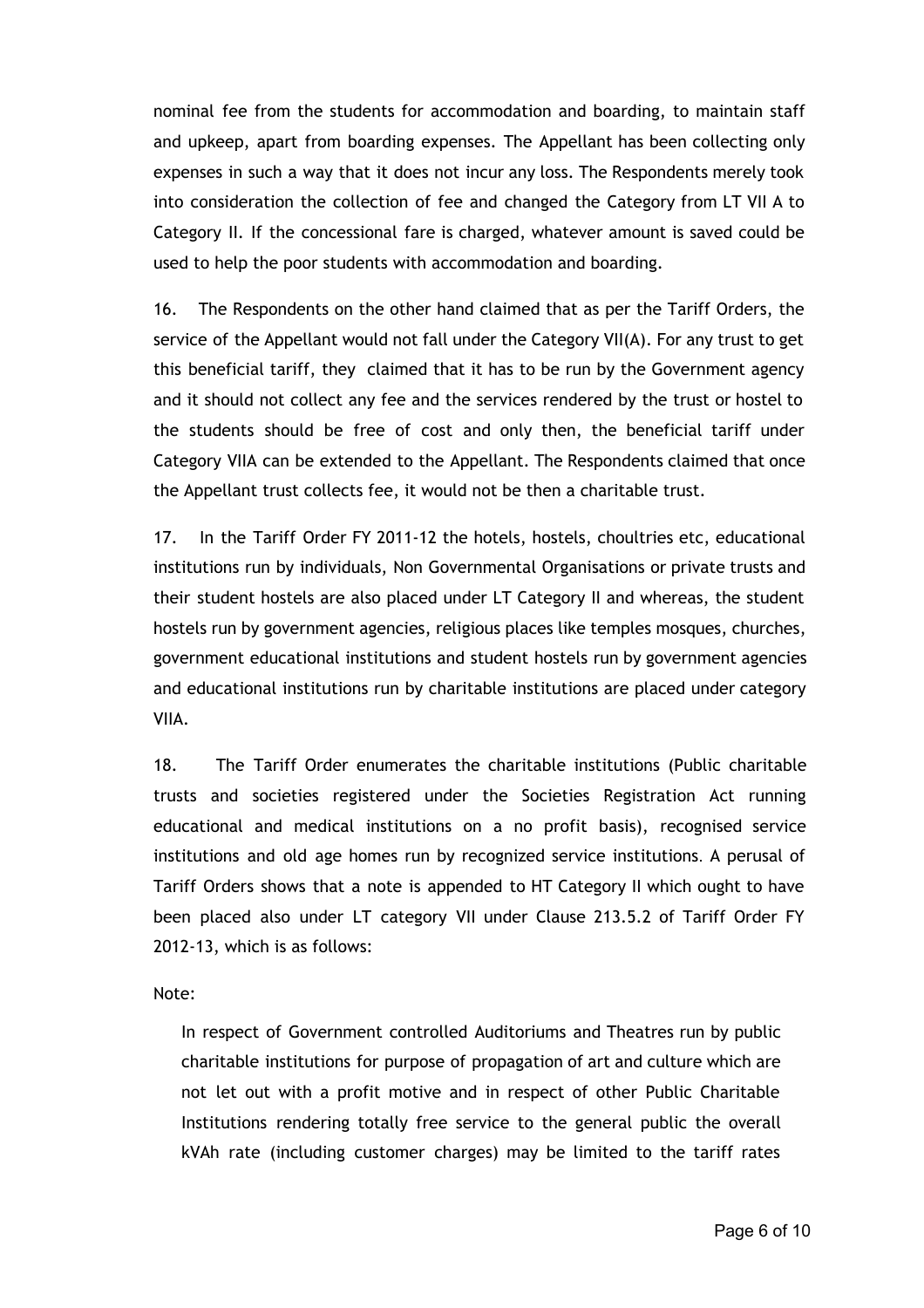under L.T. Category‐VII General purpose in specific cases as decided by the Licensee.

19. The Category of public charitable institutions which are entitled to beneficial tariff under Category VIIA is clearly explained in the above note. The Respondents contention that the Appellant is not rendering totally free service to the general public or targeted persons in the present case i.e.students and therefore, the Appellant is liable to be charged under LT Category II has substance. The Appellant is not rendering service to the students free of charge, may be they are collecting only maintenance expenses, which cannot be considered as totally free service. Therefore, the claim of the Appellant that it is entitled to beneficial tariff under LT category VIIA cannot be accepted as correct. Further the Appellant is not a Government educational instution or a government run student hostel as mentioned in Clause 213.1.7.1 of the Tariff Order 2012‐13, which is not applicable to the Appellant, on the ground that it is not rendering all services free of cost, through they may be running it on no profit basis.

20. The Appellant claimed that the 4th Respondent/AAO/ERO VII/Indira Park addressed a letter dt. 18.4.2012 to inform that as per the Tariff Order 2011‐12, the service is not covered under Category VII, but it is covered under Category II, which was stated to have been discovered in the AG Audit of 2011, demanding the shortfall amount of Rs 12.59 Lakhs w.e.f May,2011. There is another letter from the same AAO (mentioned in the impugned order) addressing the Appellant informing that the connected load of the service connection was 56 KW and that as per the Tariff Order 2012‐13, the service should be billed with HT tariff with additional 3% energy charges towards line losses. Later a letter dt.16.7.2012 was addressed by the 1st Respondent to the Appellant demanding payment, otherwise threatening disconnection. The Appellant through a reply dt. Nil addressed the 5th Respondent/SE/OP/Central Circle informing that it is a trust exempted under Section 80G of the Income Tax act and that the trust has been accommodating about 360 students in 120 rooms and running the institution on no profit basis, requesting continuation of the service under LT Category VII.

21. The 5th Respondent SE/OP/TSSPDCL/Central Circle in his reply disclosed that the senior Audit officer/commercial audit(Power companies) Vidyut Soudha reviewed the records of the ERO/Indira Park and observed that "as per Tariff Order, LT Category VII (A) is applicable to the educational institutions run by public charitable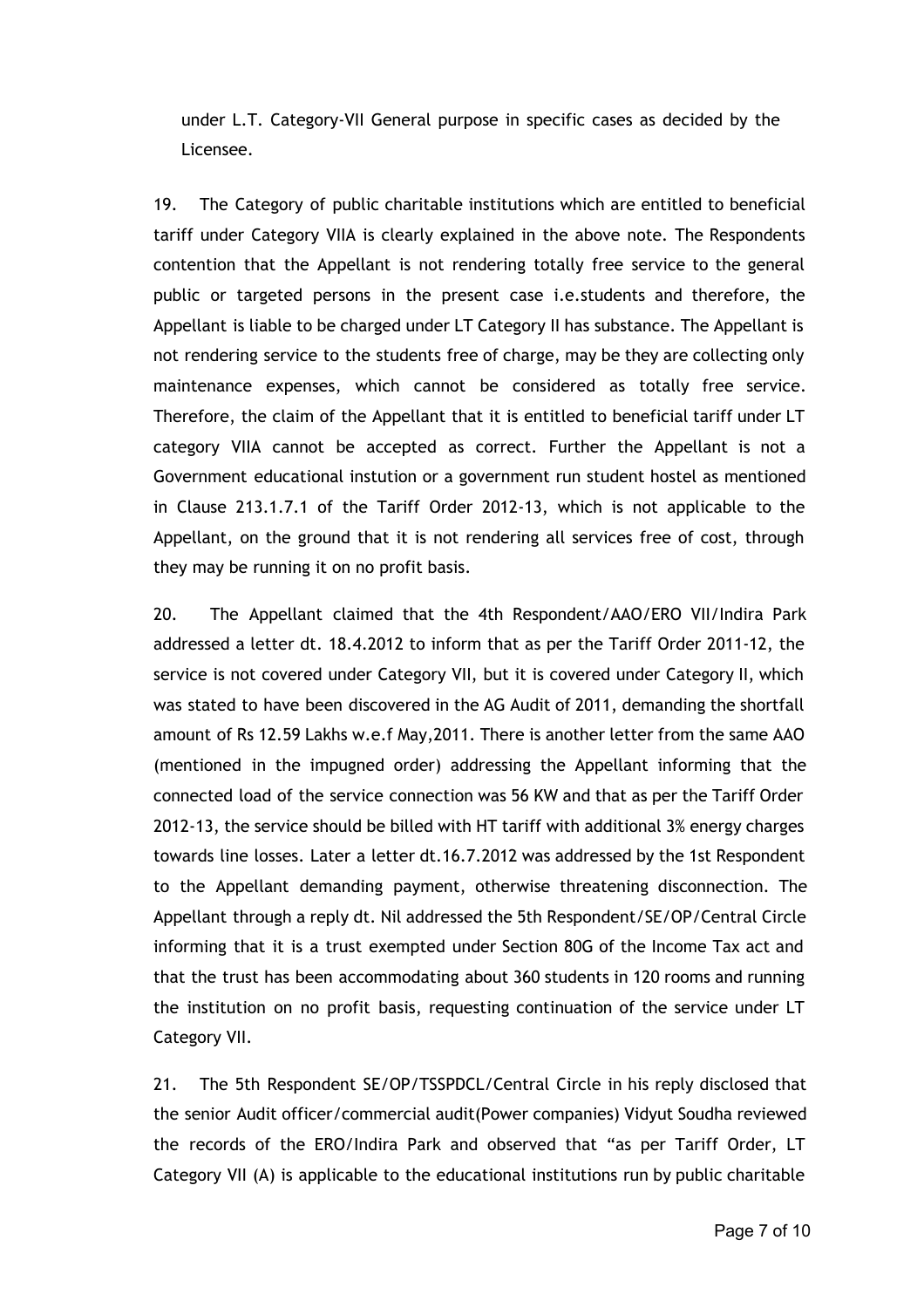institutions. On a review of records, it was noticed that M/s Vasavi Arya Vysya Student Hostel ( SC.No. F4032874) run by a private trust was categorised under category VII instead of Category II, which resulted in short assessment of Rs 12,58,908/‐ from 01/2008 to 05/2011".

22. Based on the above observation of the Senior Audit Officer, the present dispute in question started. Regarding the category under which the Appellant falls for collecting consumption charges under Category II is settled. The entitlement of the Respondents to collect the shortfall amount from Jan, 2008 to May, 2011 is in question. The CGRF has not given any reasoning upholding this back billing charges from 2008 to 2011. By the time of back billing by May, 2011 the relevant clause 3.4.1 of GTCS (prior to amendment of 2014) was as follows:

Where a consumer has been classified under a particular category and is billed accordingly and it is subsequently found that the classification is not correct (subject to the condition that the consumer does not alter the category/ purpose of usage of the premises without prior intimation to the Designated Officer of the Company), the consumer will be informed through a notice, of the proposed reclassification, duly giving him an opportunity to file any objection within a period of 15 days. The Company, after due consideration of the consumer's reply if any, may alter the classification and suitably revise the bills if necessary even with retrospective effect, of 3 months in the case of domestic and agricultural categories and 6 months in the case of other categories.

23. The GTCS clause 3.4.1 provides for altering the classification and revision of bills if necessary even with retrospective effect. The back billing is stated to be necessary even with retrospective effect of 3 months in the case of domestic and agriculture categories and 6 months in the case of other categories. Since the Appellant does not fall within the category of domestic and agricultural categories, it should fall within the other categories. This other category can be billed with retrospective effect as per Clause 3.4.1 for 6 months only. Clause 3.4.1 is clearly applicable to the present case, because the Appellant was wrongly classified under Category VIIA instead of Category II. Then this back billing for 6 months only should have been resorted to by the Respondents.

24. The back billing proposed by the Respondents was through letter dt.18.4.2012 w.e.f. 01/2008 to 05/2011. The back billing for the period from 01/2008 to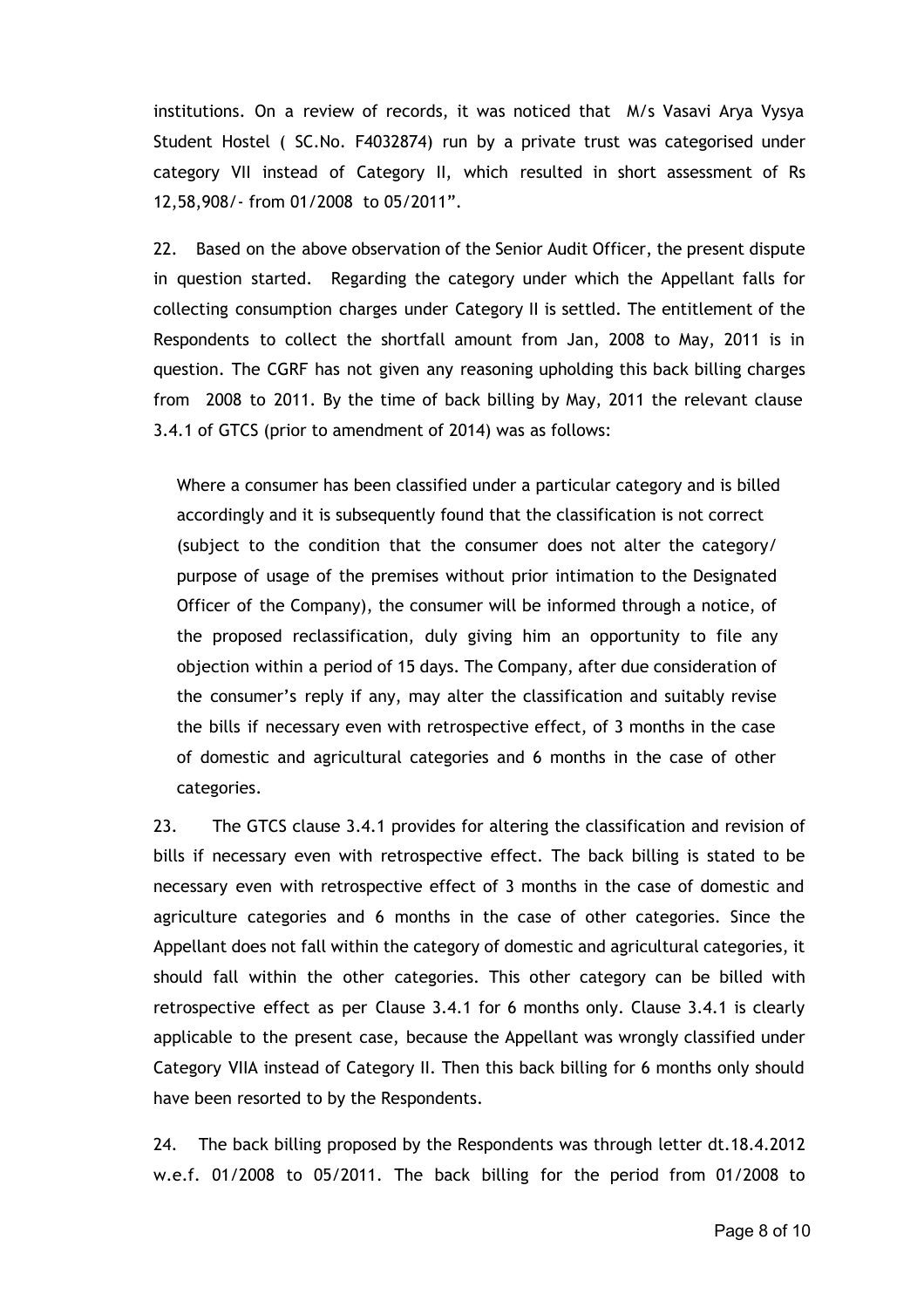May, 2011 cannot be sustained in view of the fact that Clause 3.4.1 under the caption "Reclassification of consumer category" the DISCOM is entitled to back billing for a period of 6 months only, until this provision has been substituted/amended vide proceedings of the APERC dt.31.5.2014. Thus the Respondents/DISCOM is entitled to back billing for a period of 6 months only from May,2011.

25. Issues 1 & 2 are answered accordingly. The CGRF has not examined the issue of validity of back billing and how the back billing came to be made and passed the impugned order, which is not valid.

Issue 1 to 3 are answered accordingly as follows;

- a. The Appellant trust has been correctly classified as falling under LT Category II by the Respondents.
- b. The Respondents shall implement the Clause 3.4.1 of GTCS and rectify the back billing by issuing a fresh demand for a period of 6 months prior to May,2011, which the Appellant shall pay.
- c. The impugned orders are set aside in view of the aforementioned findings.
- 26. This award shall be implemented within 15 days of its receipt at the risk
- of penalties as indicated in clauses 3.38, 3.39, and 3.42 of the Regulation No.

3/2015 of TSERC.

Typed by CCO, Corrected, Signed and Pronounced by me on this the 28th day of March, 2016.

Sd/‐

# **VIDYUT OMBUDSMAN**

- 1. Sri. Vasavi Arya Vysya Hostel Trust, 1-4-888, Bakaram, Musheerabad, Hyderabad. 500 020.
- 2. The AEE/Operation/Gandhi Nagar/TSSPDCL/Hyderabad.
- 3. The ADE/Operation/Indira park/TSSPDCL/Hyderabad.
- 4. The DE/Operation/Saifabad/TSSPDCL/Hyderabad.
- 5. The AAO/ERO/Indira Park/TSSPDCL/Hyderabad.
- 6. The SE/Operation/TSSPDCL/Central Circle/Hyderabad.
- 7. The C.G.M (Comml. & RAC)/TSSPDCL/Corporate Office/Hyderabad.